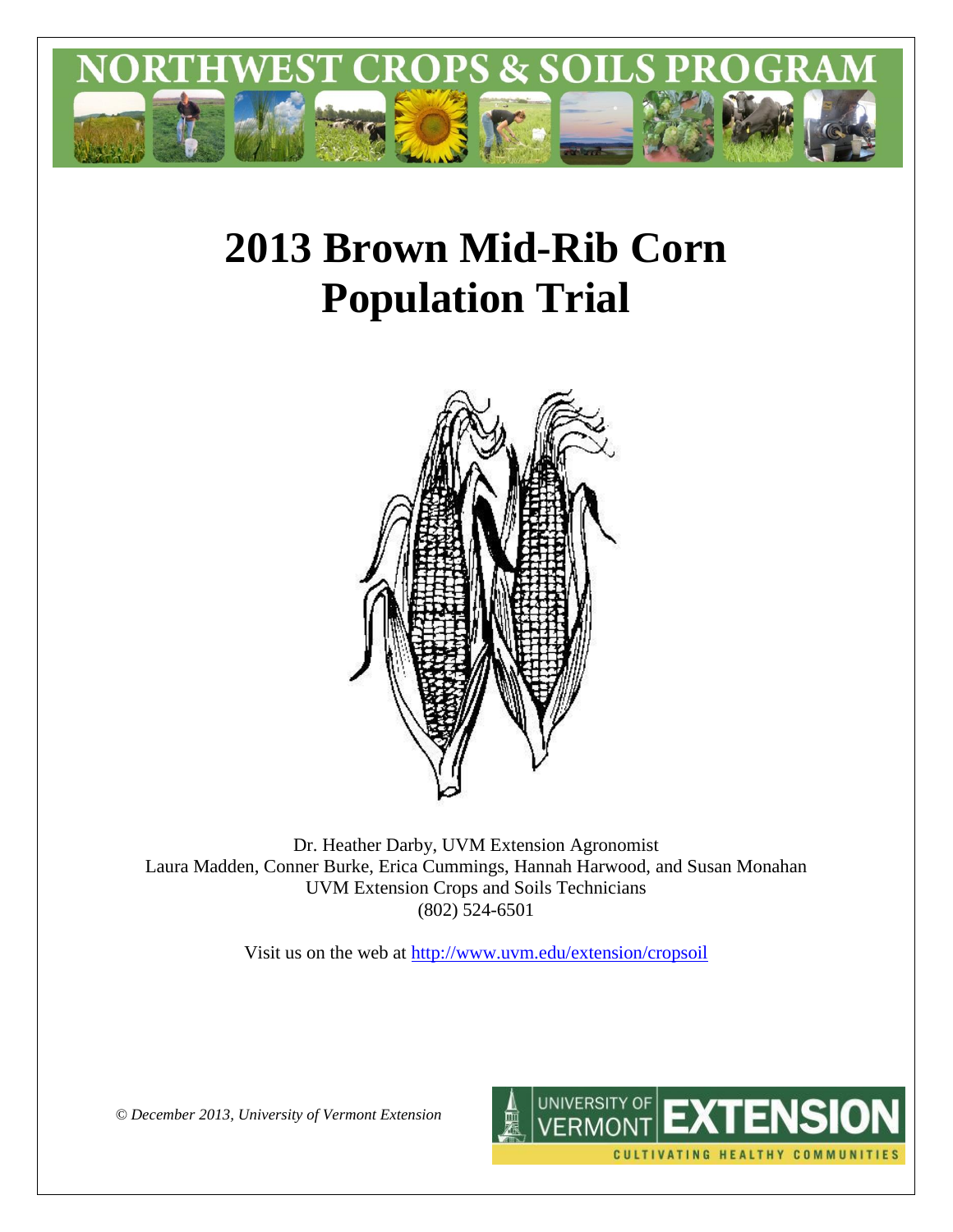#### **2013 BROWN MID-RIB CORN POPULATION TRIAL Heather Darby, University of Vermont Extension [heather.darby\[at\]uvm.edu](mailto:Heather.Darby@uvm.edu?subject=2012%20BMR%20Seeding%20Rate%20Trial)**

Brown mid-rib (BMR) corn hybrids are of interest to many growers in the Northeast who would like to maximize milk production on homegrown forage. BMR corn has a naturally-occurring genetic mutation that leads to less lignin in the stalk and makes corn silage more digestible. Corn yields can be highly dependent on population, and it is generally recommended to plant BMR corn at lower populations than conventional silage corn. BMR corn has always been considered to be more prone to lodging due to its lower lignin content, and lower populations allow for less stress on each individual plant. However, optimal populations for the Northeast have yet to be developed. With this in mind, the University of Vermont Extension Northwest Crops & Soils Program conducted a field experiment in 2013 designed to evaluate the yield and quality performance of a BMR corn hybrid at three different populations across two different varieties. The data presented are only representative of one year, but this information can be combined with other research to aid in making agronomic decisions for BMR corn in the Northeast.

## **MATERIALS AND METHODS**

A trial was conducted at Borderview Research Farm in Alburgh, Vermont in 2013 in order to evaluate yield and quality of BMR corn grown at three plant densities across two varieties. The soil was a Benson rocky silt loam, and the area was previously planted with silage corn (Table 1). The experimental design was a randomized block of 10' x 250' plots, with three replications. Treatments were three populations (32,000, 36,000, and 40,000 plants per acre). The seedbed was prepared with spring disking and finished with a spike tooth harrow. The corn was planted in 30" rows on 9-May with a John Deere 1750 four-row corn planter. All corn was planted at 45,000 seeds per acre and plots were thinned by hand on 6-Jul to reach population targets. The varieties were Pioneer 'P1449XR' and Pioneer 'P1376XR' which have relative maturities of 114 and 113 days respectively. Both varieties have the following traits: Herculex XTRA® (HXX), which combines Herculex I and Herculex RW traits to provide season-long control of insects; Glufosinate-ammonium (LibertyLink®) herbicide tolerance; and Roundup Ready glyphosate (Roundup®, Touchdown®) herbicide tolerance.

A 10-20-20 starter fertilizer was applied at 200 lbs per acre at the time of planting. On 6-Jun, 3 pints per acre of the selective herbicide Lumax® (S-Metolachlor, atrazine, and mesotrione) and 0.33 ounces per acre Dupont Accent® (Nicosulfuron) were applied to control weeds. Urea fertilizer (46-0-0) was applied as a sidedress at 200 lbs per acre on 20-Jun. Corn was harvested on 10-Oct with a John Deere two-row chopper, and whole-plant silage was collected and weighed in a forage wagon fitted with scales. An approximate one pound subsample of chopped corn was collected for forage quality analysis.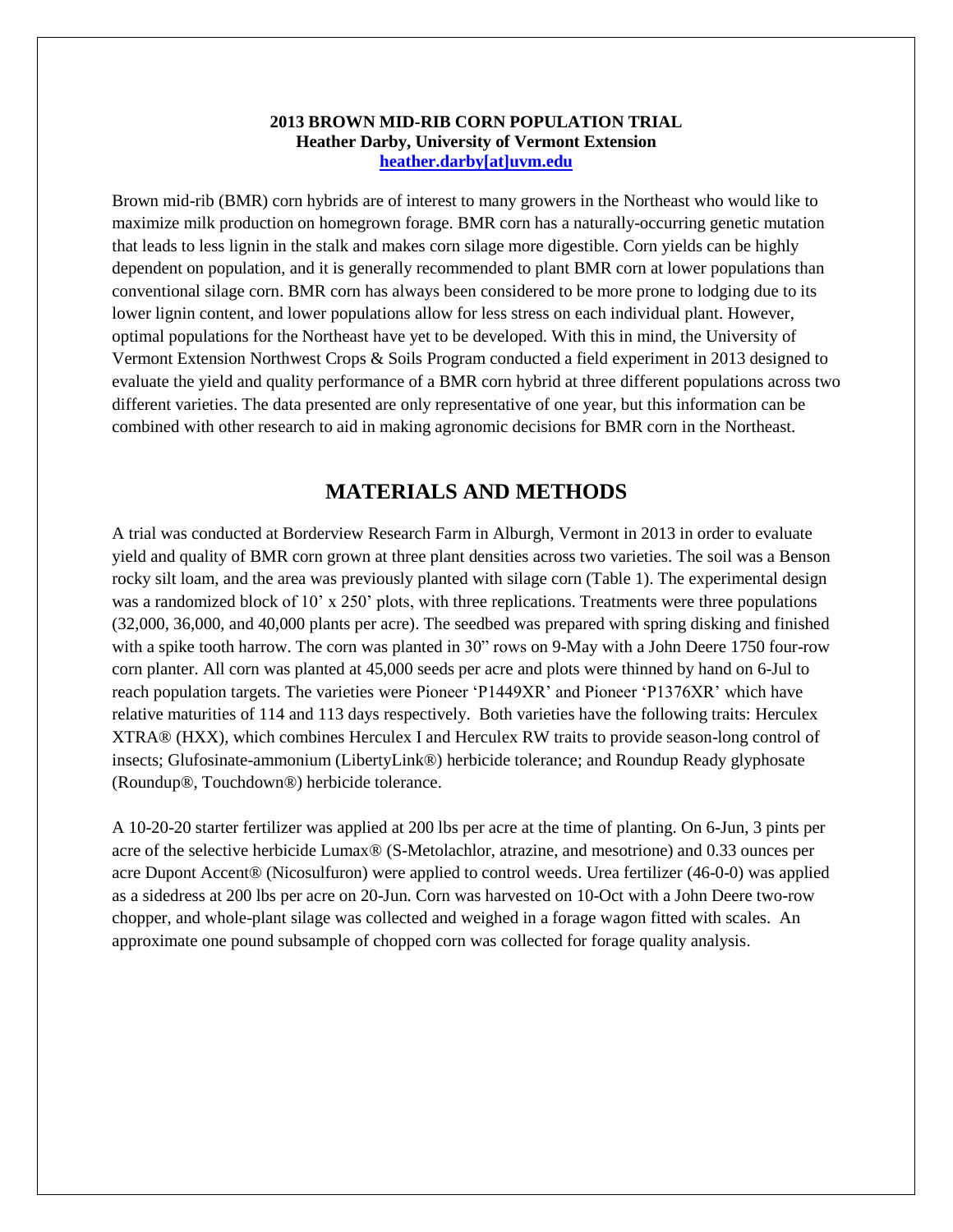| $\frac{1}{2}$<br>Location    | Borderview Research Farm - Alburgh, VT                                |  |  |  |
|------------------------------|-----------------------------------------------------------------------|--|--|--|
| Soil type                    | Benson rocky silt loam                                                |  |  |  |
| Previous crop                | Silage corn                                                           |  |  |  |
| <b>Tillage operations</b>    | Fall chisel plow, spring disk, spike tooth harrow                     |  |  |  |
| Plot size (ft.)              | $10 \times 250$                                                       |  |  |  |
| <b>Replications</b>          |                                                                       |  |  |  |
| <b>Variety</b>               | Pioneer P1449XR, P1376XR                                              |  |  |  |
| <b>Population treatments</b> | 32,000; 36,000; and 40,000 plants $ac^{-1}$                           |  |  |  |
| Row width (in.)              | 30                                                                    |  |  |  |
| <b>Planting date</b>         | $9-May$                                                               |  |  |  |
| <b>Starter fertilizer</b>    | 200 lbs $ac^{-1}$ 10-20-20                                            |  |  |  |
| <b>Additional fertilizer</b> | 200 lbs $ac^{-1}$ Urea (46-0-0), 20-Jun                               |  |  |  |
| <b>Herbicide</b>             | 3 qt ac <sup>-1</sup> Lumax®, 0.33 oz ac <sup>-1</sup> Accent®, 6-Jun |  |  |  |
| <b>Harvest date</b>          | $10$ -Oct                                                             |  |  |  |

**Table 1. Agronomic practices for the 2013 BMR corn population trial at Borderview Research Farm, Alburgh, VT.**

Silage quality was analyzed using wet chemistry at Dairyland Lab in Arcadia, WI. Plot samples were analyzed for crude protein (CP), starch, sugar, and neutral detergent fiber (NDF). Mixtures of true proteins, composed of amino acids, and nonprotein nitrogen make up the CP content of forages. The CP content of forages is determined by measuring the amount of nitrogen and multiplying by 6.25. The bulky characteristics of forage come from fiber. Forage feeding values are negatively associated with fiber since the less digestible portions of plants are contained in the fiber fraction. The detergent fiber analysis system separates forages into two parts: cell contents, which include sugars, starches, proteins, nonprotein nitrogen, fats and other highly digestible compounds; and the less digestible components found in the fiber fraction. The total fiber content of forage is contained in the neutral detergent fiber (NDF). Chemically, this fraction includes cellulose, hemicellulose, and lignin. Because of these chemical components and their association with the bulkiness of feeds, NDF is closely related to feed intake and rumen fill in cows. Recently, forage testing laboratories have begun to evaluate forages for NDF 24-hour digestibility (NDFD). Evaluation of forages and other feedstuffs for NDFD is being conducted to aid prediction of feed energy content and animal performance. Research has demonstrated that lactating dairy cows will eat more dry matter and produce more milk when fed forages with optimum NDFD. Forages with increased NDFD will result in higher energy values, and perhaps more importantly, increased forage intakes. Forage NDFD can range from 20–80%, and is typically higher in BMR corn than conventional silage corn. High grain corn silage can have average starch values exceeding 40%, although levels greater than 30% are not considered to affect energy content, and might in fact have a negative impact on digestion. Starch levels vary from field to field, depending on growing conditions and variety.

The silage performance indices of milk per acre and milk per ton were calculated using a model derived from the spreadsheet entitled, "MILK2006" developed by researchers at the University of Wisconsin. Milk per ton measures the pounds of milk that could be produced from a ton of silage, on a dry matter basis. This value is generated by approximating a balanced ration meeting animal energy, protein, and fiber needs based on silage quality. The value is based on a standard cow weight and level of milk production. Milk per acre is calculated by multiplying the milk per ton value by silage dry matter yield. Therefore, milk per ton is an overall indicator of forage quality and milk per acre an indicator of forage yield and quality. Milk per ton and milk per acre calculations provide relative rankings of forage samples,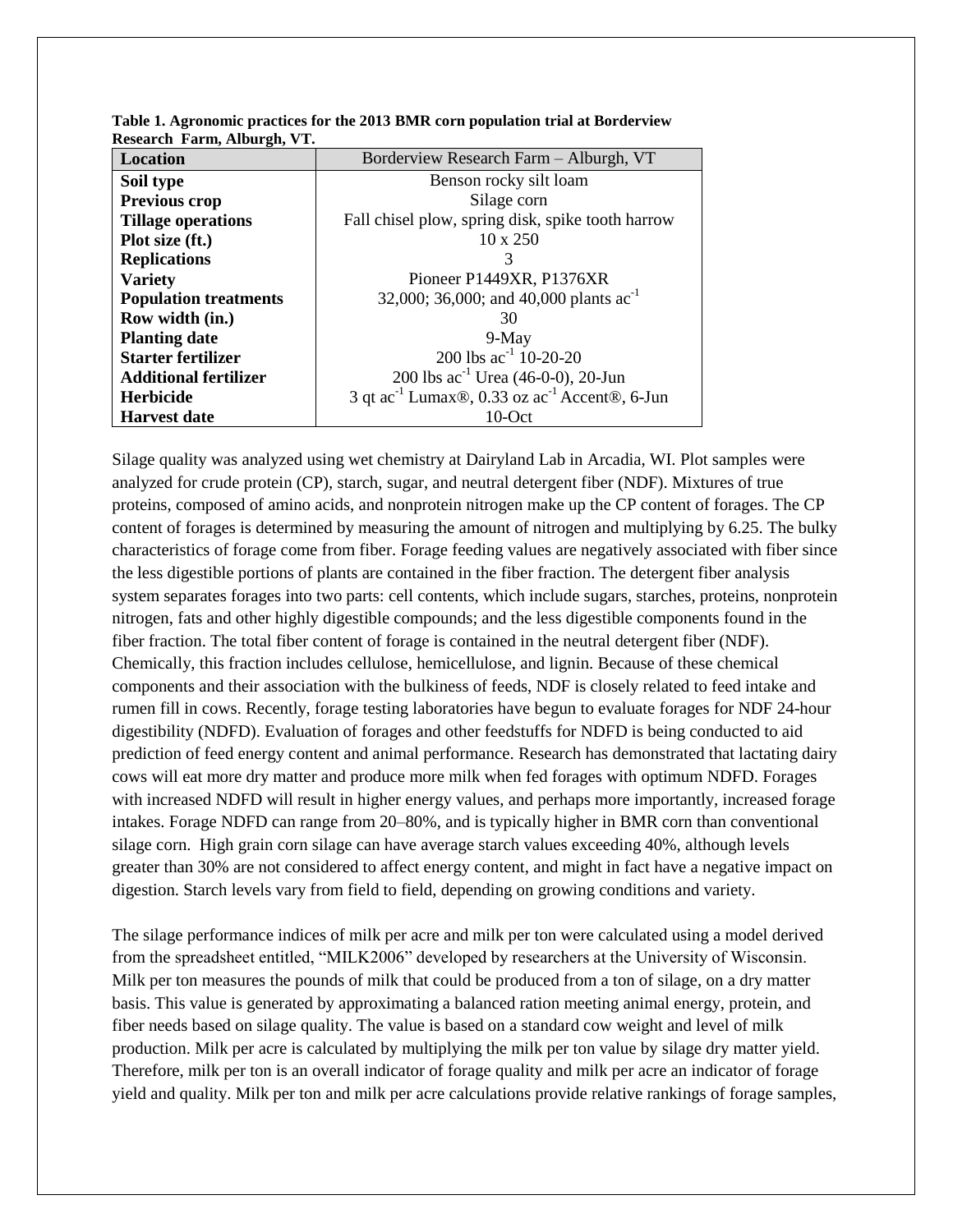but should not be considered as predictive of actual milk responses in specific situations for the following reasons:

- 1) Equations and calculations are simplified to reduce inputs for ease of use,
- 2) Farm-to-farm differences exist,
- 3) Genetic, dietary, and environmental differences affecting feed utilization are not considered.

Variations in yield and quality can occur because of variations in genetics, soil, weather, and other growing conditions. Statistical analysis makes it possible to determine whether a difference among treatments is real or whether it might have occurred due to other variations in the field. All data was analyzed using a mixed model analysis where replicates were considered random effects. At the bottom of each table a LSD value is presented for each variable (e.g. yield). Least Significant Differences (LSDs) at the 10% level (0.10) of probability are shown. Where the difference between two treatments within a column is equal to or greater than the LSD value at the bottom of the column, you can be sure in 9 out of 10 chances that there is a real difference between the two values. Treatments that were not significantly lower in performance than the highest value in a particular column are indicated with an asterisk.

In the example below, hybrid A is significantly different from hybrid C but not from hybrid B. The difference between A and B is equal to 1.5, which is less than the LSD value of 2.0. This means that these two hybrids did not differ in yield. The difference between A and C is equal to 3.0, which is greater than the LSD value of 2.0. This means that the yields of these two hybrids were significantly different from one another.

| Hybrid    | Yield  |
|-----------|--------|
| A         | $9.0*$ |
| B         | $7.5*$ |
| C         | 6.0    |
| LSD(0.10) | 2.0    |

#### **RESULTS**

Using data from a Davis Instruments Vantage Pro2 weather station at Borderview Research Farm in Alburgh, VT, weather data were summarized for the 2013 growing season (Table 2). The spring season started out very wet, with higher precipitation in May and June than the 30 year average. The wet spring resulted in a delay in planting for many growers. However, the rest of the summer and fall remained drier than usual. Temperatures through the growing season were similar to the historical average through September. The total Growing Degree Days (GDDs) for May-September at a base temperature of 50°F was 2,259. This was 14 more GDDs than the historical average.

| Table 2. Summarized weather data for $2013 -$ Alburgh, y 1. |      |        |      |        |           |  |  |
|-------------------------------------------------------------|------|--------|------|--------|-----------|--|--|
| Alburgh, VT                                                 | May  | June   | July | August | September |  |  |
| Average temperature $(^{\circ}F)$                           | 59.1 | 64     |      | 67.7   | 59.3      |  |  |
| Departure from normal                                       |      | $-1.8$ |      | - 1    | -12       |  |  |

#### **Table 2. Summarized weather data for 2013 – Alburgh, VT.**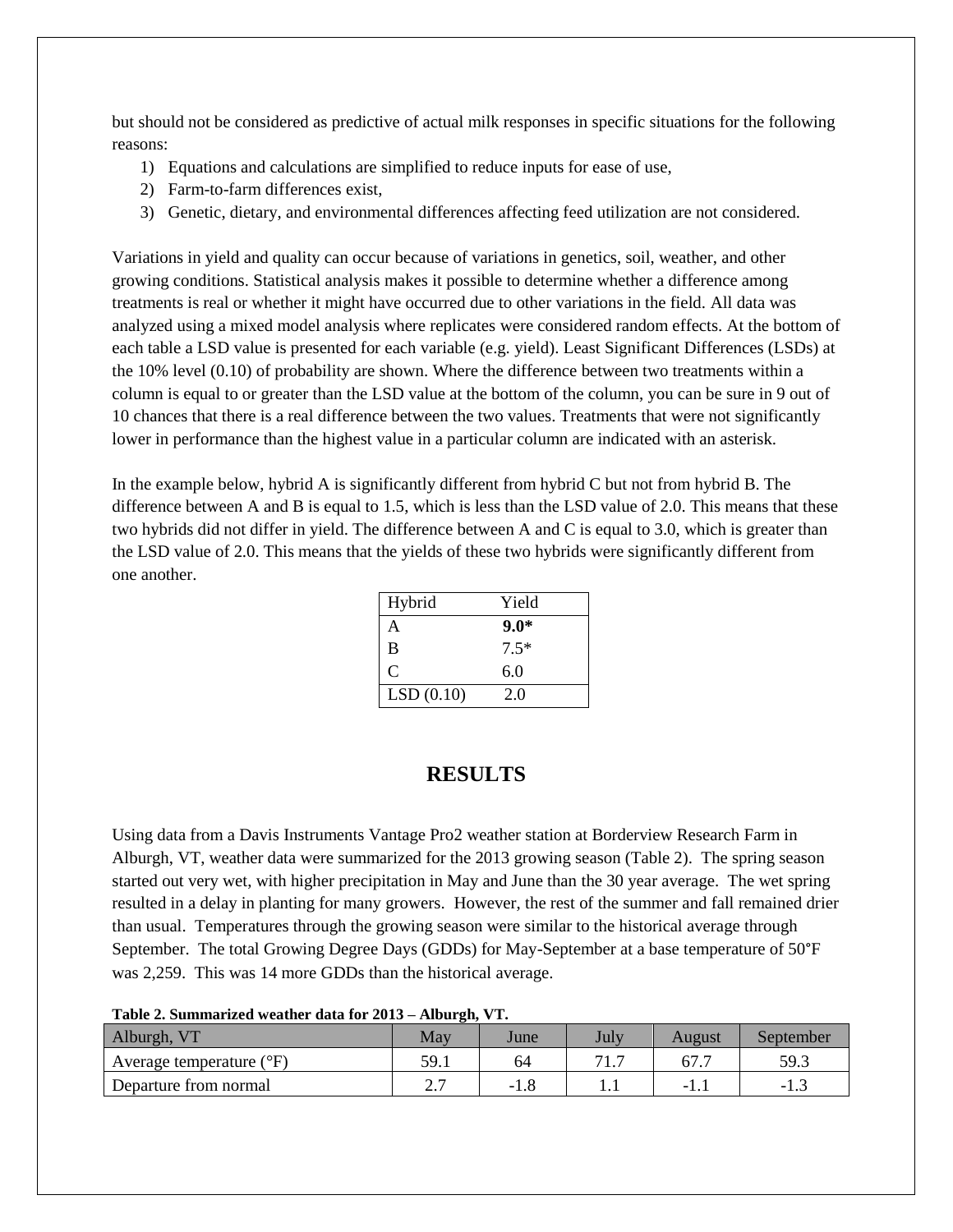| Precipitation (inches)          | 4.79            | $9.23*$ | 1.89    | 2.41    | 2.20    |
|---------------------------------|-----------------|---------|---------|---------|---------|
| Departure from normal           | 1.34            | 5.54    | $-2.26$ | $-1.50$ | $-1.44$ |
|                                 |                 |         |         |         |         |
| Growing Degree Days (base 50°F) | 312             | 427     | 677     | 554     | 289     |
| Departure from normal           | $\overline{13}$ | $-47$   | 37      | $-27$   | $-29$   |

Based on weather data from a Davis Instruments Vantage Pro2 with Weatherlink data logger. Historical averages are for 30 years of NOAA data (1981-2010) from Burlington, VT.

\* June 2013 precipitation data based on National Weather Service data from cooperative stations in South Hero, VT.

# *BMR Variety by Plant Population Interactions*

There was a significant interaction between variety and plant population for starch concentrations. The variety P1376XR had the lowest percent starch at the population rate of 32,000 plants per acre (Figure 1). The percent of starch increased at the population rate of 36,000 plants per acre, and then slightly decreased when the population rate was as high as 40,000 plants per acre. The other variety, P1449XR, had the highest starch content when planted at a rate of 32,000 plants per acre. The starch content then decreased considerably as the population rate increased. Starch content is linked to the size of the ear on the corn plants. The level of starch may also indicate a higher ear to stover ratio for a variety. Generally higher plant populations result in lower smaller ears and hence less starch. This study indicates that BMR varieties may respond differently to plant population.

All other interactions between BMR corn variety and plant population did not differ significantly, indicating that BMR varieties respond similarly in yield and quality across plant populations.



**Figure 1. Effect of BMR corn variety and plant population on starch levels.**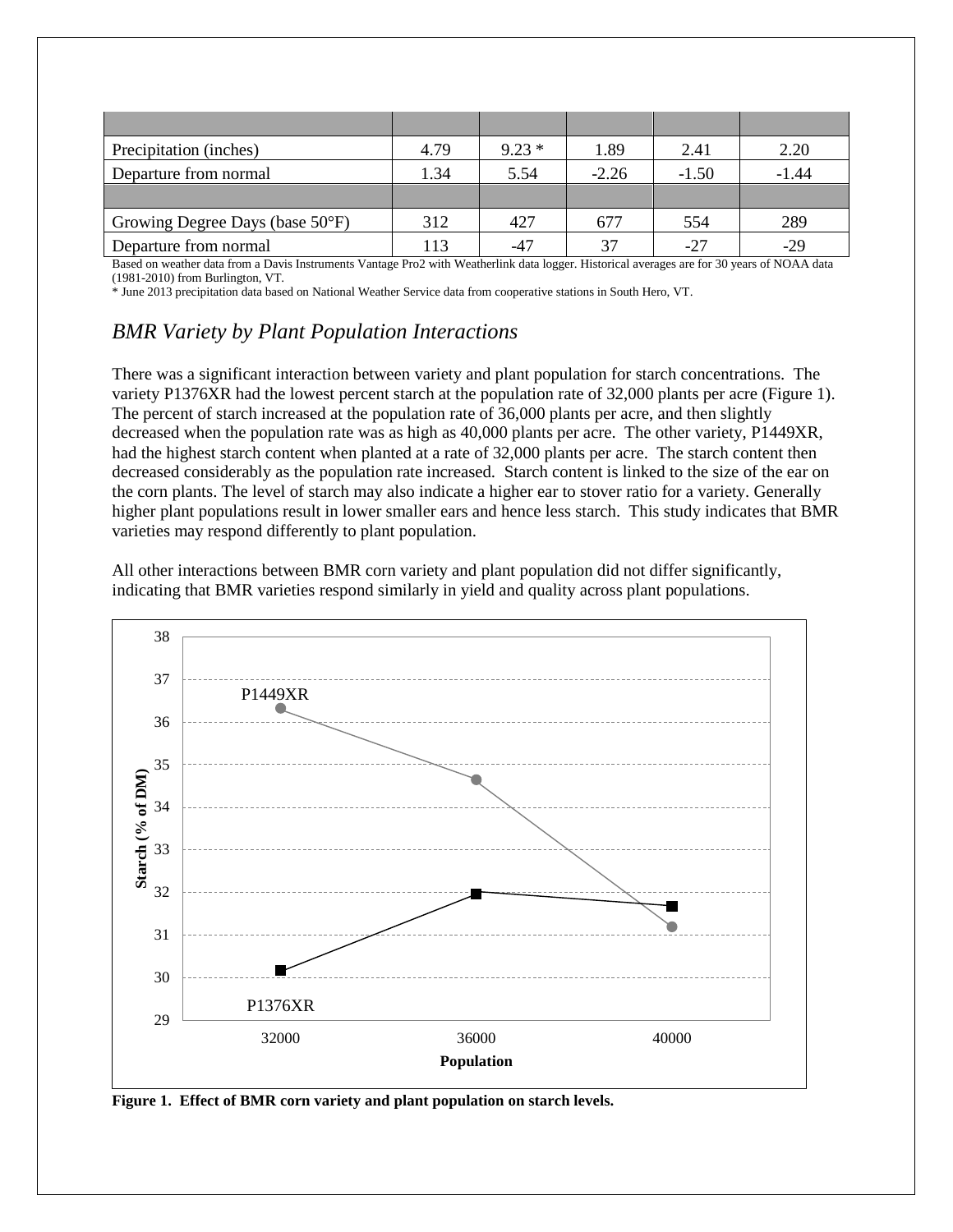## *Impact of BMR variety*

The variety with the highest yield at 35% dry matter was P1376XR (Table 3). However, this did not differ significantly from P1449XR.

| Table 3. Yield and dry matter content in BMR corn by |  |
|------------------------------------------------------|--|
| variety, Alburgh, VT, 2013.                          |  |

| Variety    | Yield at 35% DM<br>tons $ac^{-1}$ | DM at harvest<br>$\%$ |
|------------|-----------------------------------|-----------------------|
|            |                                   |                       |
| P1376XR    | 27.2                              | 37.3                  |
| P1449XR    | 23.7                              | 36.8                  |
| LSD(0.10)  | <b>NS</b>                         | <b>NS</b>             |
| Trial mean | 25.1                              | 37.0                  |
|            | $\mathbf{r}$                      | $\sim$ $\sim$         |

Treatments indicated in **bold** had the top observed performance. NS – No significant difference was determined between treatments.

There were few significant differences in quality between the two varieties evaluated in this study. The variety P1376XR had the highest CP concentrations and NDFD (24-hour). However, these percentages did not differ significantly from the other variety (Table 4). P1449XR had the lowest NDF, but there was no statistically significant difference between the varieties. P1449XR also had a higher percent sugar and percent starch than P1376XR. However, only the starch differed significantly between the varieties.

The amount of milk per ton was almost the same for both varieties. Milk per acre, which takes into account both yield and quality, was higher in P1376XR with 34,502 tons per acre. However, this difference was not significantly different from P1449XR.

| Variety    | ູ<br>$\sigma$ ,<br>Forage quality characteristics |            |             |               |           | Milk              |            |
|------------|---------------------------------------------------|------------|-------------|---------------|-----------|-------------------|------------|
|            | CP                                                | <b>NDF</b> | <b>NDFD</b> | <b>Starch</b> | Sugar     | $\text{ton}^{-1}$ | $ac^{-1}$  |
|            | $%$ of                                            | $%$ of     | $%$ of      | $%$ of        | $%$ of    |                   |            |
|            | DM                                                | DM         | DM          | DM            | DM        | 1 <sub>bs</sub>   | <b>lbs</b> |
| P1376XR    | 6.5                                               | 41.1       | 54.3        | 31.3          | 8.66      | 3629              | 34502      |
| P1449XR    | 6.0                                               | 38.7       | 52.4        | $34.1*$       | 8.74      | 3628              | 30118      |
| LSD(0.10)  | <b>NS</b>                                         | NS         | <b>NS</b>   | 1.9           | <b>NS</b> | <b>NS</b>         | <b>NS</b>  |
| Trial mean | 6.2                                               | 39.6       | 53.1        | 32.9          | 8.71      | 3628              | 31872      |

#### **Table 4. Effects of variety on BMR corn quality, Alburgh, VT, 2013.**

Treatments indicated in **bold** had the top observed performance.

\* Treatments indicated with an asterisk did not perform significantly worse than the top-performing treatment in a particular column.

NS – No significant difference was determined between treatments.

# *Impact of plant population*

In this trial the population rates 32,000, 36,000 and 40,000 plants per acre were assessed. While not statistically significant, there is a notable trend wherein as plant population decreases, the yield at 35% dry matter increases (Figure 2). The highest yield at 35% dry matter was 27 tons per acre at the population rate 32,000 plants per acre (Table 5). This does not differ significantly from the other population rates. The average yield at 35% dry matter was 25 tons per acre.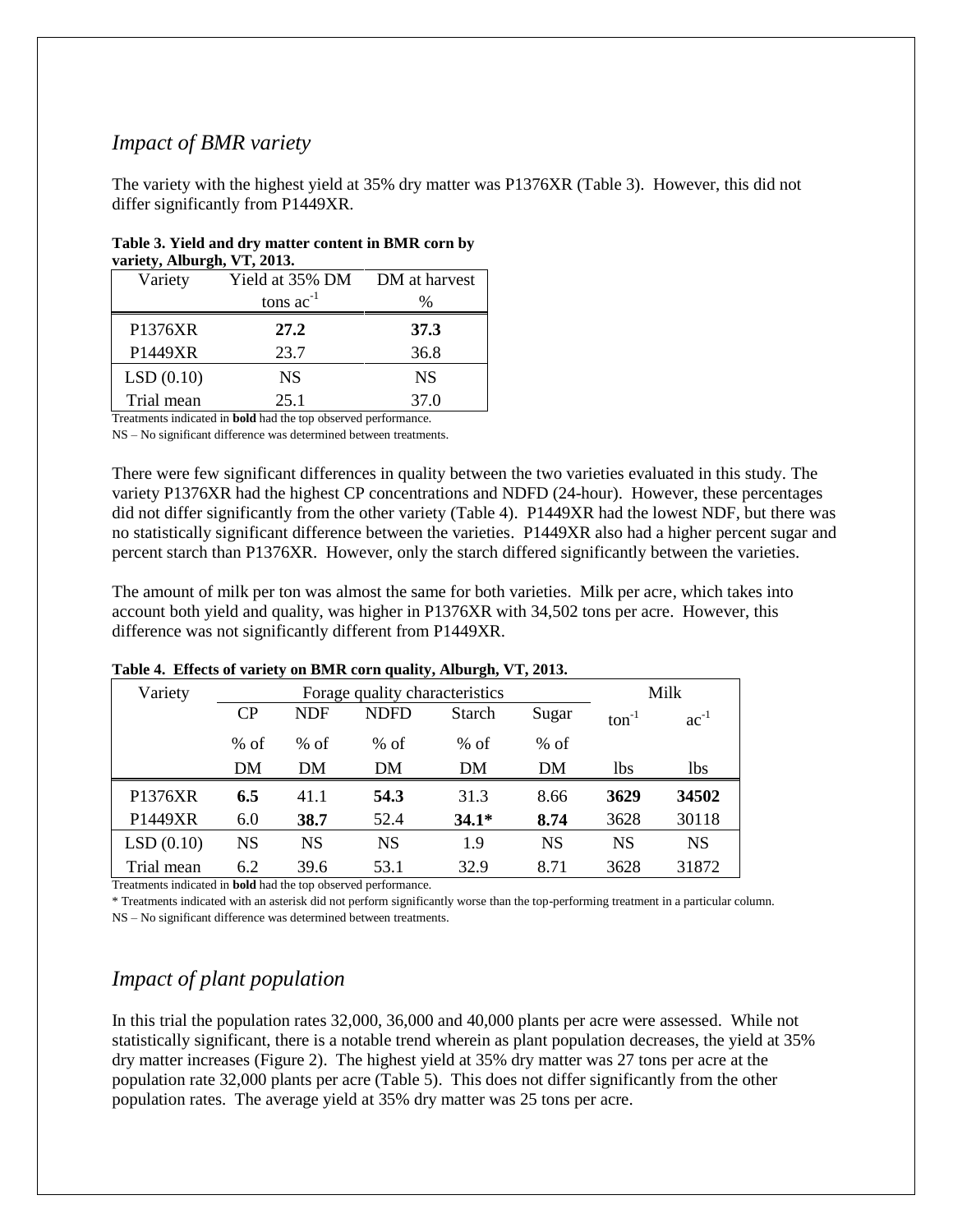| Population<br>plants ac <sup>-1</sup> | Yield at 35% DM<br>tons $ac^{-1}$ | DM at harvest<br>$\frac{0}{0}$ |
|---------------------------------------|-----------------------------------|--------------------------------|
| 32,000                                | 27.0                              | 36.9                           |
| 36,000                                | 24.9                              | 37.6                           |
| 40,000                                | 23.3                              | 36.4                           |
| LSD(0.10)                             | <b>NS</b>                         | <b>NS</b>                      |
| Trial mean                            | 25.1                              | 37.0                           |



**Figure 2. Effect of population on BMR corn yield. There was no significant difference between population rates (p=0.10).**

In general, 32,000 plants per acre had the best quality characteristics (Table 6). Plots planted at 32,000 plants per acre showed the highest CP, NDFD and starch concentrations. They also showed the lowest percent NDF and the highest amount of milk per ton and milk per acre. However, these high values were not significantly different from any of the other measurements taken for the populations 36,000 and 40,000 plants per acre.

**Table 5. Yield and dry matter content in BMR corn by population, Alburgh, VT, 2013**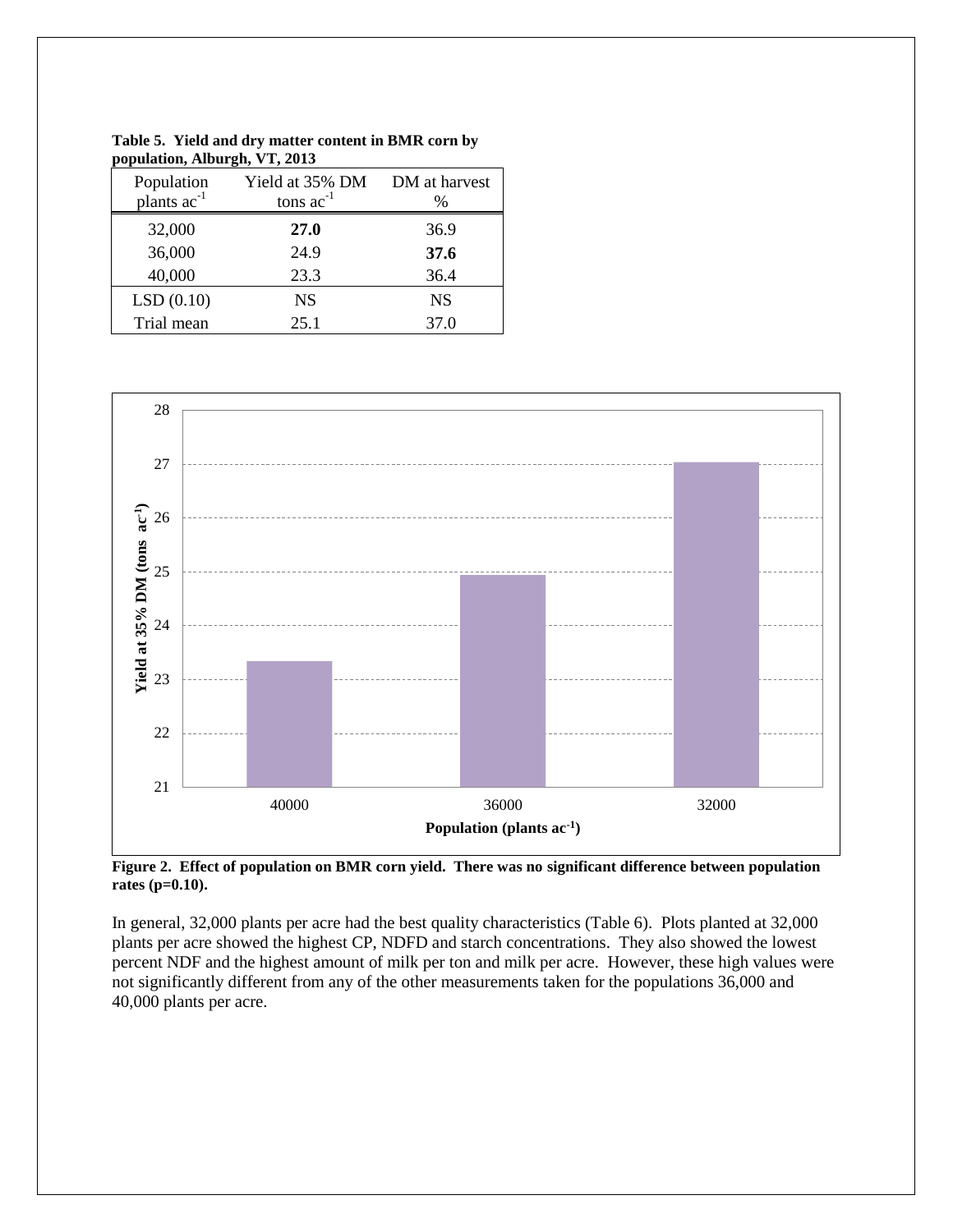| Population       |           |            | Forage quality characteristics |               |           |                 | Milk       |
|------------------|-----------|------------|--------------------------------|---------------|-----------|-----------------|------------|
|                  | CP        | <b>NDF</b> | <b>NDFD</b>                    | <b>Starch</b> | Sugar     | $ton^{-1}$      | $ac^{-1}$  |
|                  | $%$ of    | $%$ of     | $%$ of                         | $%$ of        | $%$ of    |                 |            |
| plants $ac^{-1}$ | DM        | DM         | DM                             | DM            | DM        | 1 <sub>bs</sub> | <b>lbs</b> |
| 32,000           | 6.5       | 38.6       | 53.7                           | 33.9          | 8.62      | 3678            | 34722      |
| 36,000           | 6.3       | 39.2       | 52.7                           | 33.6          | 8.48      | 3620            | 31582      |
| 40,000           | 5.7       | 41.0       | 53.0                           | 31.4          | 9.02      | 3588            | 29311      |
| LSD(0.10)        | <b>NS</b> | <b>NS</b>  | <b>NS</b>                      | <b>NS</b>     | <b>NS</b> | <b>NS</b>       | <b>NS</b>  |
| Trial mean       | 6.2       | 39.6       | 53.1                           | 32.9          | 8.71      | 3628            | 31872      |

**Table 6. Effects of population on BMR corn quality, Alburgh, VT, 2013.**

Treatments indicated in **bold** had the top observed performance.

NS – No significant difference was determined between treatments.

# **DISCUSSION**

Yield and quality indicators did not vary significantly between population treatments in this trial. However, there was a tendency towards higher yields and quality in BMR corn grown at lower populations of 32,000 plants per acre. Yield at 35% dry matter was 27 tons per acre for the population rate 32,000 per acre. This was only 1.9 tons higher than the trial average (25.1 tons per acre).

In general, yield and quality indicators also did not vary significantly between varieties. There was only a significant difference in levels of starch between the varieties P1449XR and P1376XR (34.1% and 31.3% respectively). For more information regarding yields and quality of different BMR corn varieties, please see the 2013 Brown Mid-Rib Corn Variety Trial report, available online at [http://www.uvm.edu/extension/cropsoil.](http://www.uvm.edu/extension/cropsoil)

Percentage of starch also differed significantly when both variety and population treatment were considered. For the variety P1449XR, as the population decreased, the starch increased. At 40,000 plants per acre the starch was 31.2%, and at 32,000 plants per acre the starch was 36.3%. For the variety P1376XR, as the population increased from 32,000 plants per acre to 36,000 plants per acre, starch levels increased. However, at 40,000 plants per acre, the percent starch decreased slightly. Thus, the highest percent starch for the variety P1376XR was 32% for 36,000 plants per acre. It is possible that the lower populations allowed more room for ears to grow, resulting in bigger ears of corn. This would have resulted in a higher percentage of starch. Further research needs to be conducted across multiple years and sites to determine the best plant population for BMR corn production in this region.

# **ACKNOWLEDGEMENTS**

UVM Extension would like to thank Roger Rainville at Borderview Research Farm for his generous help with this research trial, as well as Dan Mongeau of Pioneer Seed for his donation of BMR corn hybrid seed. We would like to acknowledge Katie Blair and Bed Leduc for their assistance with data collection